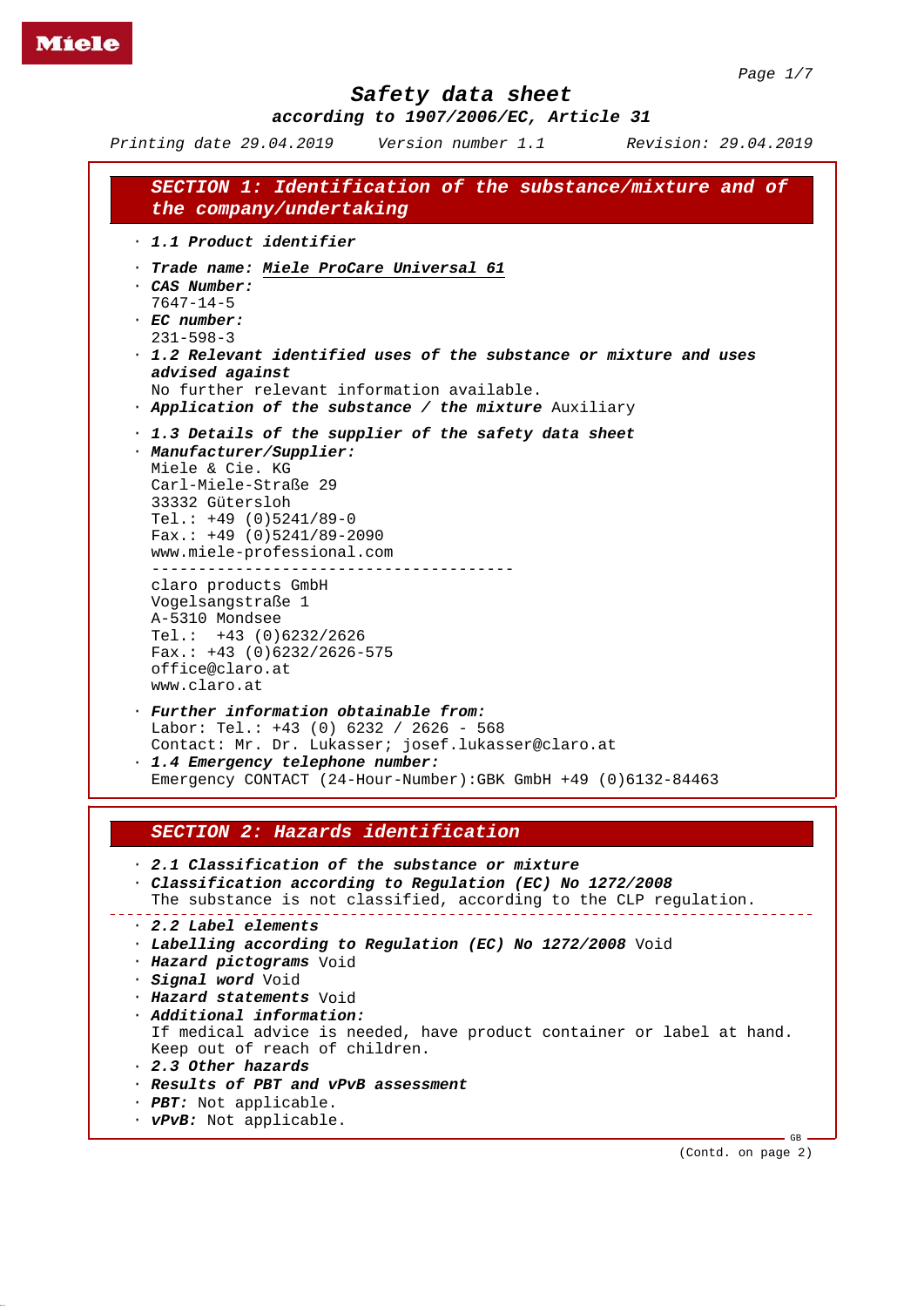*according to 1907/2006/EC, Article 31*

*Printing date 29.04.2019 Revision: 29.04.2019 Version number 1.1*

*Trade name: Miele ProCare Universal 61*

(Contd. of page 1)

#### *SECTION 3: Composition/information on ingredients*

· *3.1 Chemical characterisation: Substances*

· *CAS No. Description*

- 7647-14-5 Sodium chloride
- · *Identification number(s)*
- · *EC number:* 231-598-3

#### *SECTION 4: First aid measures*

- · *4.1 Description of first aid measures*
- · *General information:* No special measures required.
- · *After inhalation:*

Supply fresh air; consult doctor in case of complaints.

- · *After skin contact:* Generally the product does not irritate the skin.
- · *After eye contact:*
- Rinse opened eye for several minutes under running water.
- · *After swallowing:* If symptoms persist consult doctor.
- · *4.2 Most important symptoms and effects, both acute and delayed* No further relevant information available.
- · *4.3 Indication of any immediate medical attention and special treatment needed*

No further relevant information available.

#### *SECTION 5: Firefighting measures*

· *5.1 Extinguishing media*

- · *Suitable extinguishing agents:* CO2, powder or water spray. Fight larger fires with water spray or alcohol resistant foam.
- · *5.2 Special hazards arising from the substance or mixture*
- No further relevant information available.
- · *5.3 Advice for firefighters*
- · *Protective equipment:* No special measures required.

#### *SECTION 6: Accidental release measures*

· *6.1 Personal precautions, protective equipment and emergency procedures* Not required. · *6.2 Environmental precautions:* Do not allow to enter sewers/ surface or ground water. · *6.3 Methods and material for containment and cleaning up:* Pick up mechanically. · *6.4 Reference to other sections* No dangerous substances are released. See Section 7 for information on safe handling. See Section 8 for information on personal protection equipment. See Section 13 for disposal information.

(Contd. on page 3)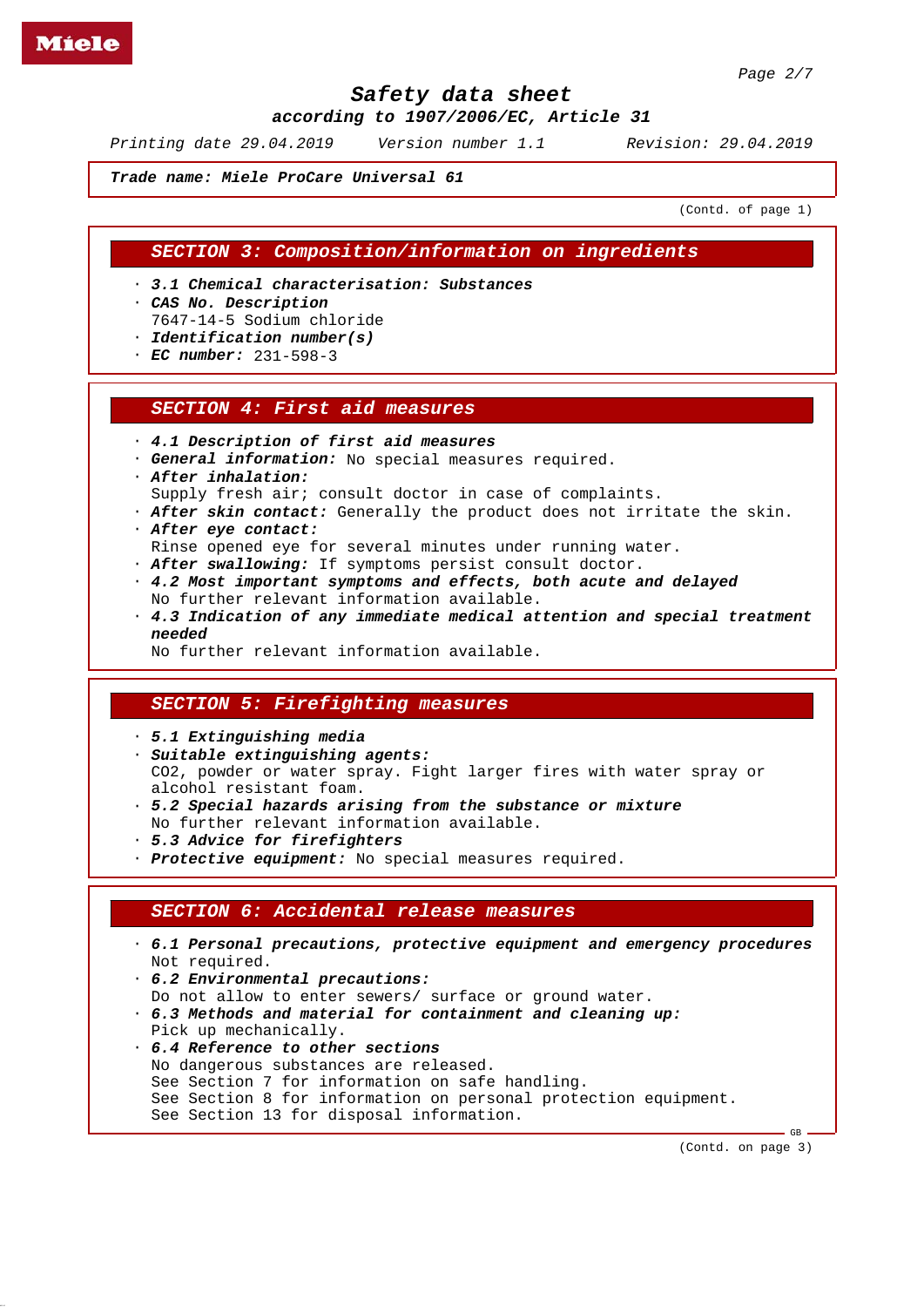*according to 1907/2006/EC, Article 31*

*Printing date 29.04.2019 Revision: 29.04.2019 Version number 1.1*

*Trade name: Miele ProCare Universal 61*

(Contd. of page 2)

## *SECTION 7: Handling and storage*

· *7.1 Precautions for safe handling* No special measures required.

- · *Information about fire and explosion protection:*
	- No special measures required.
- · *7.2 Conditions for safe storage, including any incompatibilities*
- · *Storage:*
- · *Requirements to be met by storerooms and receptacles:* No special requirements.
- · *Information about storage in one common storage facility:* Not required.
- · *Further information about storage conditions:* None.
- · *7.3 Specific end use(s)* No further relevant information available.

## *SECTION 8: Exposure controls/personal protection*

- · *Additional information about design of technical facilities:* No further data; see item 7.
- · *8.1 Control parameters*
- · *Ingredients with limit values that require monitoring at the workplace:* Not required.
- · *Additional information:* The lists valid during the making were used as basis.
- · *8.2 Exposure controls*
- · *Personal protective equipment:*
- · *General protective and hygienic measures:*

The usual precautionary measures are to be adhered to when handling chemicals.

- · *Respiratory protection:* Not required.
- · *Protection of hands:*

The glove material has to be impermeable and resistant to the product/ the substance/ the preparation. Selection of the glove material on consideration of the penetration

times, rates of diffusion and the degradation

- · *Material of gloves* Butyl rubber, BR Nitrile rubber, NBR Natural rubber, NR
- · *Penetration time of glove material* The exact break trough time has to be found out by the manufacturer of the protective gloves and has to be observed. · *Eye protection:* Not required.

#### *SECTION 9: Physical and chemical properties*

| . 9.1 Information on basic physical and chemical properties |           |
|-------------------------------------------------------------|-----------|
| · General Information                                       |           |
| <i>Appearance:</i>                                          |           |
| <i>Form:</i>                                                | Solid     |
| Colour:                                                     | White     |
| <i>Odour:</i>                                               | Odourless |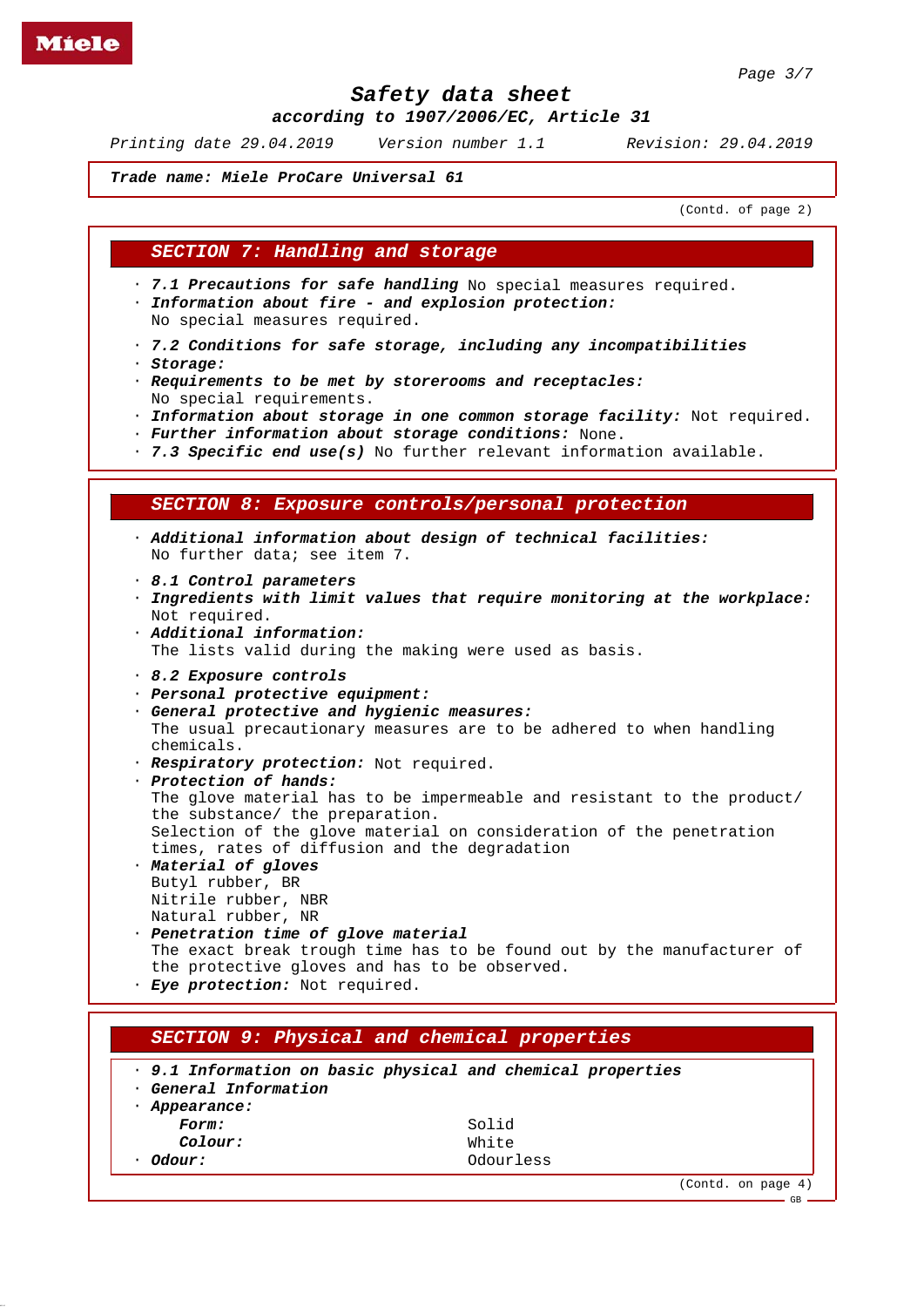*according to 1907/2006/EC, Article 31*

*Printing date 29.04.2019 Revision: 29.04.2019 Version number 1.1*

*Trade name: Miele ProCare Universal 61*

|                                                                                          | (Contd. of page 3)                                                        |
|------------------------------------------------------------------------------------------|---------------------------------------------------------------------------|
| Odour threshold:                                                                         | Not determined.                                                           |
| $\cdot$ pH-value (10 g/l) at 20 °C:                                                      | $4.5 - 7$                                                                 |
| Change in condition<br>Melting point/freezing point:<br>Initial boiling point and        | 801 °C                                                                    |
| boiling range:                                                                           | 1461 °C                                                                   |
| · Flash point:                                                                           | Not applicable.                                                           |
| · Flammability (solid, gas):                                                             | Product is not flammable.                                                 |
| · Decomposition temperature:                                                             | Not determined.                                                           |
| · Auto-ignition temperature:                                                             | Not determined.                                                           |
| · Explosive properties:                                                                  | Product does not present an<br>explosion hazard.                          |
| · Explosion limits:<br>Lower:<br>Upper:                                                  | Not determined.<br>Not determined.                                        |
| · Vapour pressure:                                                                       | Not applicable.                                                           |
| · Density at 20 °C:                                                                      | $2.16$ g/cm <sup>3</sup>                                                  |
| · Bulk density at 20 °C:<br>· Relative density<br>· Vapour density<br>· Evaporation rate | 800-1600 $kg/m3$<br>Not determined.<br>Not applicable.<br>Not applicable. |
| · Solubility in / Miscibility with<br>water at $20 \text{ }^{\circ}$ C:                  | 260 g/1                                                                   |
| Partition coefficient: n-octanol/<br>water:                                              | Not determined.                                                           |
| · Viscosity:<br>Dynamic:<br>Kinematic:<br>Organic solvents:                              | Not applicable.<br>Not applicable.<br>0.0%                                |
| Solids content:<br>$\cdot$ 9.2 Other information                                         | 100.0%<br>No further relevant information<br>available.                   |

## *SECTION 10: Stability and reactivity*

· *10.1 Reactivity* No further relevant information available.

· *10.2 Chemical stability*

· *Thermal decomposition / conditions to be avoided:*

- No decomposition if used according to specifications.
- · *10.3 Possibility of hazardous reactions*

No dangerous reactions known if used according to specifications.

· *10.4 Conditions to avoid* No further relevant information available.

· *10.5 Incompatible materials:* No further relevant information available.

(Contd. on page 5)  $-$  GB  $-$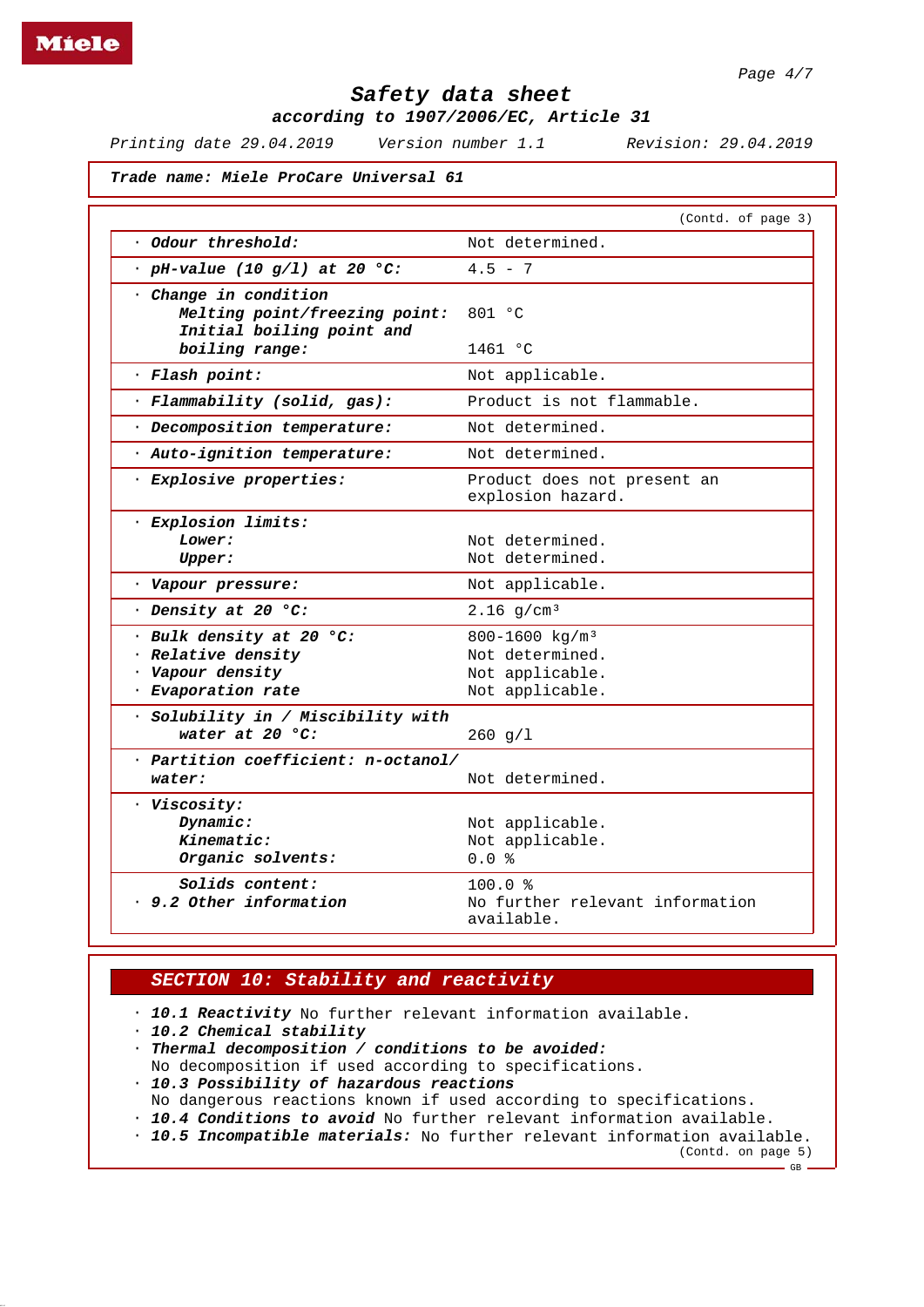*according to 1907/2006/EC, Article 31*

*Printing date 29.04.2019 Revision: 29.04.2019 Version number 1.1*

*Trade name: Miele ProCare Universal 61*

|  | · 10.6 Hazardous decomposition products:<br>No dangerous decomposition products known.        | (Contd. of page 4) |
|--|-----------------------------------------------------------------------------------------------|--------------------|
|  |                                                                                               |                    |
|  | SECTION 11: Toxicological information                                                         |                    |
|  |                                                                                               |                    |
|  | · 11.1 Information on toxicological effects                                                   |                    |
|  | · Acute toxicity                                                                              |                    |
|  | Based on available data, the classification criteria are not met.                             |                    |
|  | . LD/LC50 values relevant for classification:                                                 |                    |
|  | 7647-14-5 Sodium chloride                                                                     |                    |
|  | Oral   LD50   3000 mg/kg $(rat)$                                                              |                    |
|  | · Primary irritant effect:                                                                    |                    |
|  | · Skin corrosion/irritation                                                                   |                    |
|  | Based on available data, the classification criteria are not met.                             |                    |
|  | · Serious eye damage/irritation                                                               |                    |
|  | Based on available data, the classification criteria are not met.                             |                    |
|  | · Respiratory or skin sensitisation                                                           |                    |
|  | Based on available data, the classification criteria are not met.                             |                    |
|  | · CMR effects (carcinogenity, mutagenicity and toxicity for reproduction)                     |                    |
|  | · Germ cell mutagenicity<br>Based on available data, the classification criteria are not met. |                    |
|  | · Carcinogenicity                                                                             |                    |
|  | Based on available data, the classification criteria are not met.                             |                    |
|  | · Reproductive toxicity                                                                       |                    |
|  | Based on available data, the classification criteria are not met.                             |                    |
|  | · STOT-single exposure                                                                        |                    |
|  | Based on available data, the classification criteria are not met.                             |                    |
|  | · STOT-repeated exposure                                                                      |                    |
|  | Based on available data, the classification criteria are not met.                             |                    |
|  | · Aspiration hazard                                                                           |                    |
|  | Based on available data, the classification criteria are not met.                             |                    |

# *SECTION 12: Ecological information*

| $\cdot$ 12.1 Toxicity                                                   |  |
|-------------------------------------------------------------------------|--|
| . Aquatic toxicity: No further relevant information available.          |  |
| · 12.2 Persistence and degradability                                    |  |
| No further relevant information available.                              |  |
| · 12.3 Bioaccumulative potential                                        |  |
| No further relevant information available.                              |  |
| . 12.4 Mobility in soil No further relevant information available.      |  |
| · Additional ecological information:                                    |  |
| · General notes:                                                        |  |
| Water hazard class 1 (German Requlation) (Assessment by list): slightly |  |
| hazardous for water                                                     |  |
| Do not allow undiluted product or large quantities of it to reach       |  |
| ground water, water course or sewage system.                            |  |
| · 12.5 Results of PBT and vPvB assessment                               |  |
| · PBT: Not applicable.                                                  |  |
| · vPvB: Not applicable.                                                 |  |
| (Contd. on page 6)                                                      |  |
|                                                                         |  |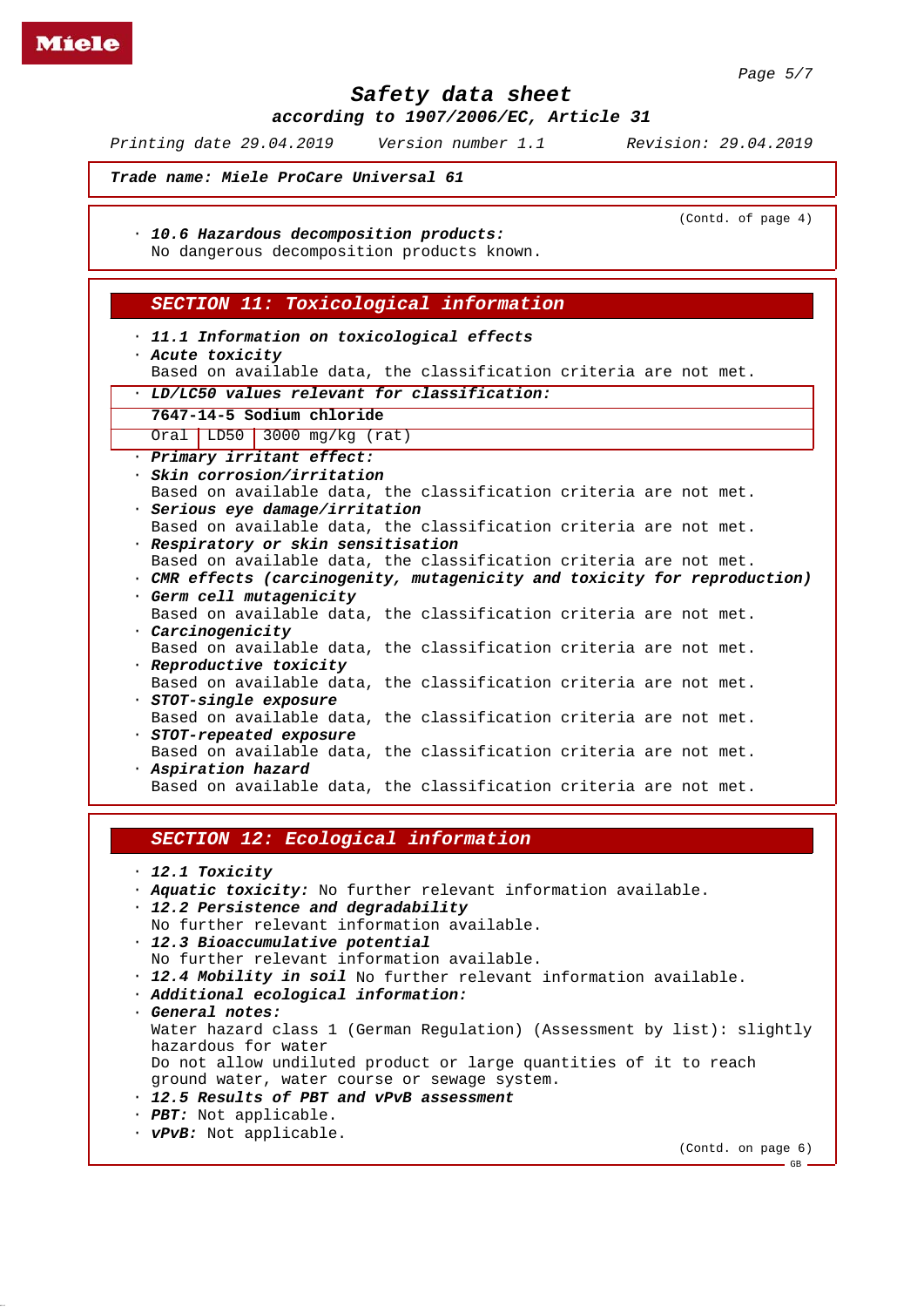*according to 1907/2006/EC, Article 31*

*Printing date 29.04.2019 Revision: 29.04.2019 Version number 1.1*

*Trade name: Miele ProCare Universal 61*

(Contd. of page 5)

· *12.6 Other adverse effects* No further relevant information available.

#### *SECTION 13: Disposal considerations*

· *13.1 Waste treatment methods* · *Recommendation*

Smaller quantities can be disposed of with household waste.

- · *Uncleaned packaging:*
- · *Recommendation:*
	- Disposal must be made according to official regulations.

## *SECTION 14: Transport information*

| $\cdot$ 14.1 UN-Number<br>· ADR, ADN, IMDG, IATA         | Void            |
|----------------------------------------------------------|-----------------|
| · 14.2 UN proper shipping name<br>· ADR, ADN, IMDG, IATA | Void            |
| · 14.3 Transport hazard class(es)                        |                 |
| · ADR, ADN, IMDG, IATA                                   |                 |
| · Class                                                  | Void            |
| · 14.4 Packing group                                     |                 |
| · ADR, IMDG, IATA                                        | Void            |
| · 14.5 Environmental hazards:                            |                 |
| · Marine pollutant:                                      | Νo              |
| . 14.6 Special precautions for user Not applicable.      |                 |
| · 14.7 Transport in bulk according                       |                 |
| to Annex II of Marpol and the IBC                        |                 |
| Code                                                     | Not applicable. |
| $\cdot$ UN "Model Regulation":                           | Void            |

#### *SECTION 15: Regulatory information*

- · *15.1 Safety, health and environmental regulations/legislation specific for the substance or mixture*
- · *Directive 2012/18/EU*
- · *Named dangerous substances ANNEX I* Substance is not listed.
- · *National regulations:*

-

- · *Additional classification according to Decree on Hazardous Materials, Annex II:*
- · *Waterhazard class:* Water hazard class 1 (Assessment by list): slightly hazardous for water.

(Contd. on page 7)  $-$  GB